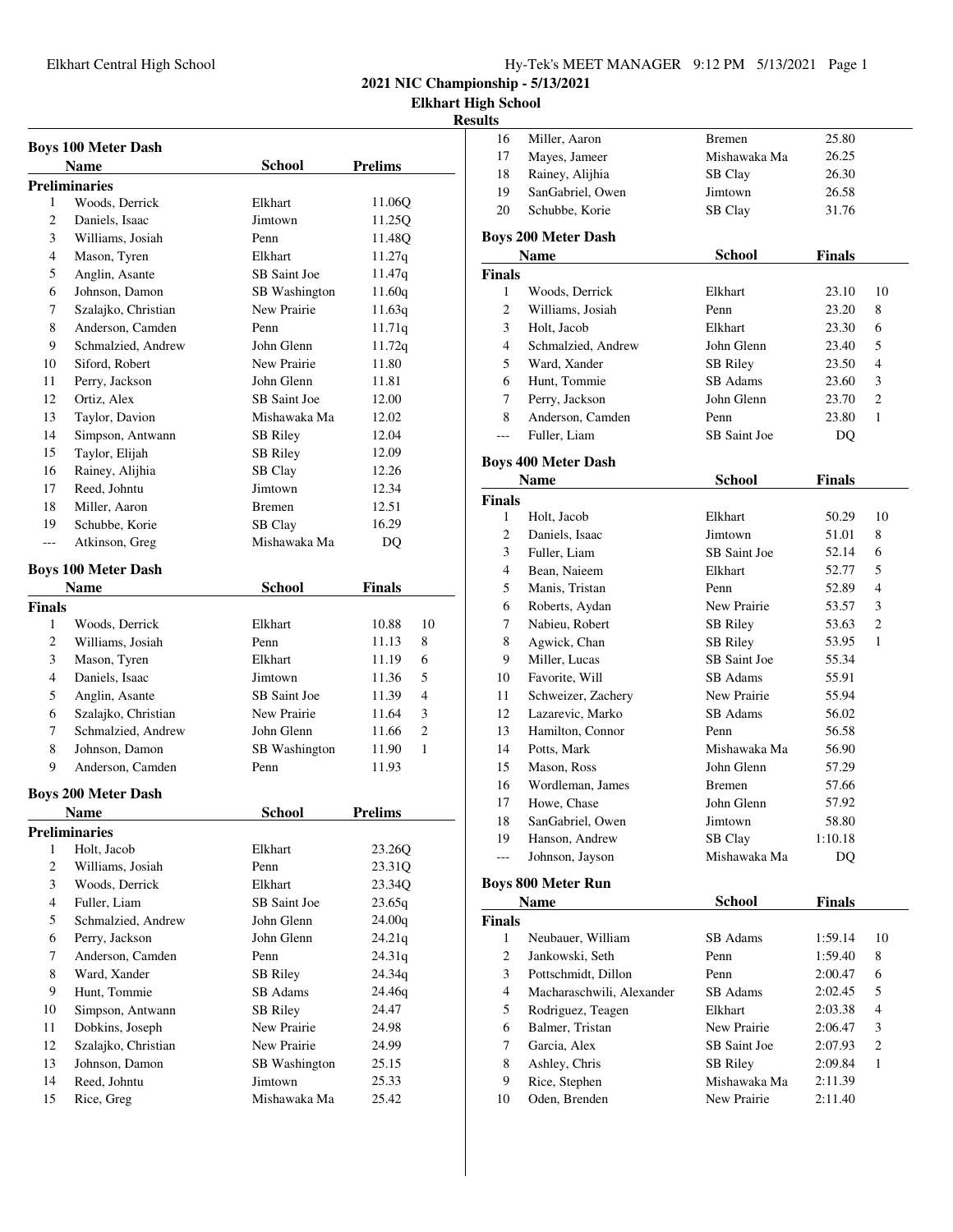**Elkhart High School**

| <b>Finals</b>                 | (Boys 800 Meter Run)<br><b>Name</b> | <b>School</b>       |                          |                |
|-------------------------------|-------------------------------------|---------------------|--------------------------|----------------|
| 11                            | Ekema, Daniel                       | Elkhart             | <b>Finals</b><br>2:12.34 |                |
| 12                            | Gutierrez-Herrera, Alex             | <b>SB</b> Saint Joe | 2:12.47                  |                |
| 13                            | Hanson-Phipps, Luke                 | <b>SB Riley</b>     | 2:12.49                  |                |
| 14                            | Balderas, Ben                       | Mishawaka Ma        |                          |                |
|                               |                                     | John Glenn          | 2:13.35                  |                |
| 15<br>16                      | Shoue, Ryan                         |                     | 2:14.29                  |                |
| 17                            | Willis, Lextin                      | <b>Bremen</b>       | 2:14.66                  |                |
|                               | Douglass, Aaron                     | <b>Bremen</b>       | 2:16.69                  |                |
| 18                            | Nickerson, Cameron                  | Jimtown             | 2:22.39                  |                |
| ---                           | Glaser, Jonah                       | SB Washington       | DQ                       |                |
| $---$                         | Malstaff, Blake                     | John Glenn          | <b>DQ</b>                |                |
|                               | <b>Boys 1600 Meter Run</b>          |                     |                          |                |
|                               | Name                                | <b>School</b>       | <b>Finals</b>            |                |
| <b>Finals</b>                 |                                     | Penn                |                          |                |
| $\mathbf{1}$                  | Retzloff, Mariano                   |                     | 4:16.71                  | 10             |
| $\overline{c}$                | Neubauer, William                   | SB Adams            | 4:20.34                  | 8              |
| 3                             | Boardley, Benjamin                  | Penn                | 4:33.86                  | 6              |
| $\overline{4}$                | Rodriguez, Teagen                   | Elkhart             | 4:34.42                  | 5              |
| 5                             | Baltes, Joshua                      | New Prairie         | 4:36.85                  | $\overline{4}$ |
| 6                             | Hockx, Dylan                        | SB Adams            | 4:37.28                  | 3              |
| 7                             | Balderas, Ben                       | Mishawaka Ma        | 4:37.58                  | 2              |
| 8                             | Oden, Brenden                       | New Prairie         | 4:44.99                  | 1              |
| 9                             | Russo, Carmelo                      | SB Saint Joe        | 4:45.92                  |                |
| 10                            | Quinones, Jose                      | Elkhart             | 4:50.43                  |                |
| 11                            | Fuerbringer, Riley                  | SB Riley            | 4:51.68                  |                |
| 12                            | Liddell, Kevin                      | <b>SB Riley</b>     | 4:57.19                  |                |
| 13                            | Frabutt, Josh                       | SB Saint Joe        | 4:58.12                  |                |
| 14                            | Heckman, Cayden                     | John Glenn          | 4:59.77                  |                |
| 15                            | Douglass, Aaron                     | <b>B</b> remen      | 5:00.19                  |                |
| 16                            | Malstaff, Blake                     | John Glenn          | 5:06.16                  |                |
| 17                            | Beltran, Adrian                     | Mishawaka Ma        | 5:13.05                  |                |
| 18                            | Nickerson, Cameron                  | Jimtown             | 5:28.00                  |                |
| 19                            | Miller, Keegan                      | <b>Bremen</b>       | 5:37.08                  |                |
| 20                            | Horban, Seth                        | SB Clay             | 5:40.25                  |                |
|                               | <b>Boys 3200 Meter Run</b>          |                     |                          |                |
|                               | <b>Name</b>                         | School              | <b>Finals</b>            |                |
| <b>Finals</b><br>$\mathbf{1}$ | Retzloff, Mariano                   | Penn                | 9:21.07                  | 10             |
| $\mathfrak{2}$                | Baltes, Joshua                      | New Prairie         | 9:57.41                  | 8              |
| 3                             | Camilleri, Michael                  | SB Adams            | 9:57.84                  | 6              |
| $\overline{4}$                | Kaser, Carter                       | Penn                | 10:05.95                 | 5              |
| 5                             | Ramirez-Quijada, Ricky              | Mishawaka Ma        | 10:13.29                 | $\overline{4}$ |
| 6                             | Pruitt. Brendan                     | SB Saint Joe        | 10:22.93                 | 3              |
| 7                             | Liddell, Kevin                      | SB Riley            |                          | $\overline{c}$ |
| 8                             |                                     | SB Saint Joe        | 10:28.49                 | 1              |
| 9                             | Brandt, Colten                      | Elkhart             | 10:38.05                 |                |
|                               | Quinones, Jose                      |                     | 10:41.75                 |                |
| 10                            | Rodriguez, Teagen                   | Elkhart             | 10:45.80                 |                |
| 11                            | Leighton, Nathan                    | Jimtown             | 10:53.00                 |                |
| 12                            | Smith, Tyler                        | <b>Bremen</b>       | 10:53.35                 |                |
| 13                            | Stevens, Logan                      | Mishawaka Ma        | 10:53.77                 |                |
| 14                            | Fuerbringer, Riley                  | SB Riley            | 10:55.85                 |                |
| 15                            | Chamberlin, Jaden                   | John Glenn          | 11:05.15                 |                |
| 16                            | Oden, Brenden                       | New Prairie         | 11:11.86                 |                |

| ults                          |                               |                 |                |              |
|-------------------------------|-------------------------------|-----------------|----------------|--------------|
| 17                            | Neubauer, William             | SB Adams        | 11:22.38       |              |
| 18                            | Fish, Jacob                   | <b>Bremen</b>   | 11:28.21       |              |
| 19                            | Horban, Seth                  | SB Clay         | 11:51.30       |              |
|                               | <b>Boys 110 Meter Hurdles</b> |                 |                |              |
|                               | <b>Name</b>                   | School          | <b>Prelims</b> |              |
|                               | <b>Preliminaries</b>          |                 |                |              |
| 1                             | Nierzwicki-Trifilett,         | Penn            | 14.85Q         |              |
| 2                             | Wells, Austin                 | Penn            | 16.31Q         |              |
| 3                             | Balwin, William               | John Glenn      | 16.75Q         |              |
| $\overline{4}$                | Ziolkowski, Noah              | John Glenn      | 16.70q         |              |
| 5                             | Kaufhold, Luke                | SB Saint Joe    | 16.74q         |              |
| 6                             | Vondrak, Derek                | <b>SB Riley</b> | 18.65q         |              |
| 6                             | Nashel, Sam                   | SB Adams        | 18.65q         |              |
| 8                             | Kempf, Liam                   | SB Saint Joe    | 18.66q         |              |
| 9                             | Pflugner, Zach                | SB Riley        | 18.71q         |              |
| 10                            | Holderbaum, Thomas            | Mishawaka Ma    | 19.11          |              |
| 11                            | Andrews, Nathan               | <b>Bremen</b>   | 19.34          |              |
| 12                            | Wisler, Jesse                 | <b>Bremen</b>   | 19.41          |              |
| 13                            | Lichtenbarger, Cameron        | New Prairie     | 19.97          |              |
| 14                            | Castro, Leonardo              | Elkhart         | 20.62          |              |
| 15                            | Wrathell, Deegan              | Jimtown         | 20.77          |              |
| 16                            | Echols, Jaqaveion             | Elkhart         | 21.25          |              |
| 17                            | Wykoff, Joseph                | New Prairie     | 21.37          |              |
| 18                            | Steve, Kenneth                | SB Washington   | 23.00          |              |
|                               | <b>Boys 110 Meter Hurdles</b> |                 |                |              |
|                               | <b>Name</b>                   | <b>School</b>   | <b>Finals</b>  |              |
| <b>Finals</b>                 |                               |                 |                |              |
| 1                             | Nierzwicki-Trifilett,         | Penn            | 14.81          | 10           |
| 2                             | Wells, Austin                 | Penn            | 16.11          | 8            |
| 3                             | Ziolkowski, Noah              | John Glenn      | 16.38          | 6            |
| $\overline{4}$                | Kaufhold, Luke                | SB Saint Joe    | 16.60          | 5            |
| 5                             | Balwin, William               | John Glenn      | 16.73          | 4            |
| 6                             | Kempf, Liam                   | SB Saint Joe    | 18.19          | 3            |
| 7                             | Pflugner, Zach                | <b>SB Riley</b> | 18.32          | 2            |
| 8                             | Vondrak, Derek                | <b>SB Riley</b> | 18.57          | $\mathbf{1}$ |
| 9                             | Nashel, Sam                   | <b>SB</b> Adams | 18.59          |              |
|                               | <b>Boys 300 Meter Hurdles</b> |                 |                |              |
|                               | Name                          | School          | <b>Finals</b>  |              |
| <b>Finals</b><br>$\mathbf{1}$ | Nierzwicki-Trifilett,         | Penn            | 39.37          | 10           |
| 2                             | Ziolkowski, Noah              | John Glenn      | 42.86          | 8            |
| 3                             | Mumaw, Carson                 | Penn            | 44.16          | 6            |
| 4                             | Balwin, William               | John Glenn      | 45.65          | 5            |
| 5                             | Haigh, Charlie                | SB Saint Joe    | 45.72          | 4            |
| 6                             | Edwards, Nicholas             | Elkhart         | 45.89          | 3            |
| 7                             | Vondrak, Derek                | SB Riley        | 46.68          | 2            |
| 8                             | Holderbaum, Thomas            | Mishawaka Ma    | 47.31          | $\mathbf{1}$ |
| 9                             | Rhines, Jaylen                | <b>SB Riley</b> | 47.32          |              |
| 10                            | Wisler, Jesse                 | <b>Bremen</b>   | 47.37          |              |
| 11                            | Nashel, Sam                   | SB Adams        | 48.25          |              |
| 12                            | Lichtenbarger, Cameron        | New Prairie     | 49.09          |              |
| 13                            | Andrews, Nathan               | <b>Bremen</b>   | 49.22          |              |
| 14                            | Schelstraete, Ethan           | SB Adams        | 50.23          |              |
|                               |                               |                 |                |              |
|                               |                               |                 |                |              |
|                               |                               |                 |                |              |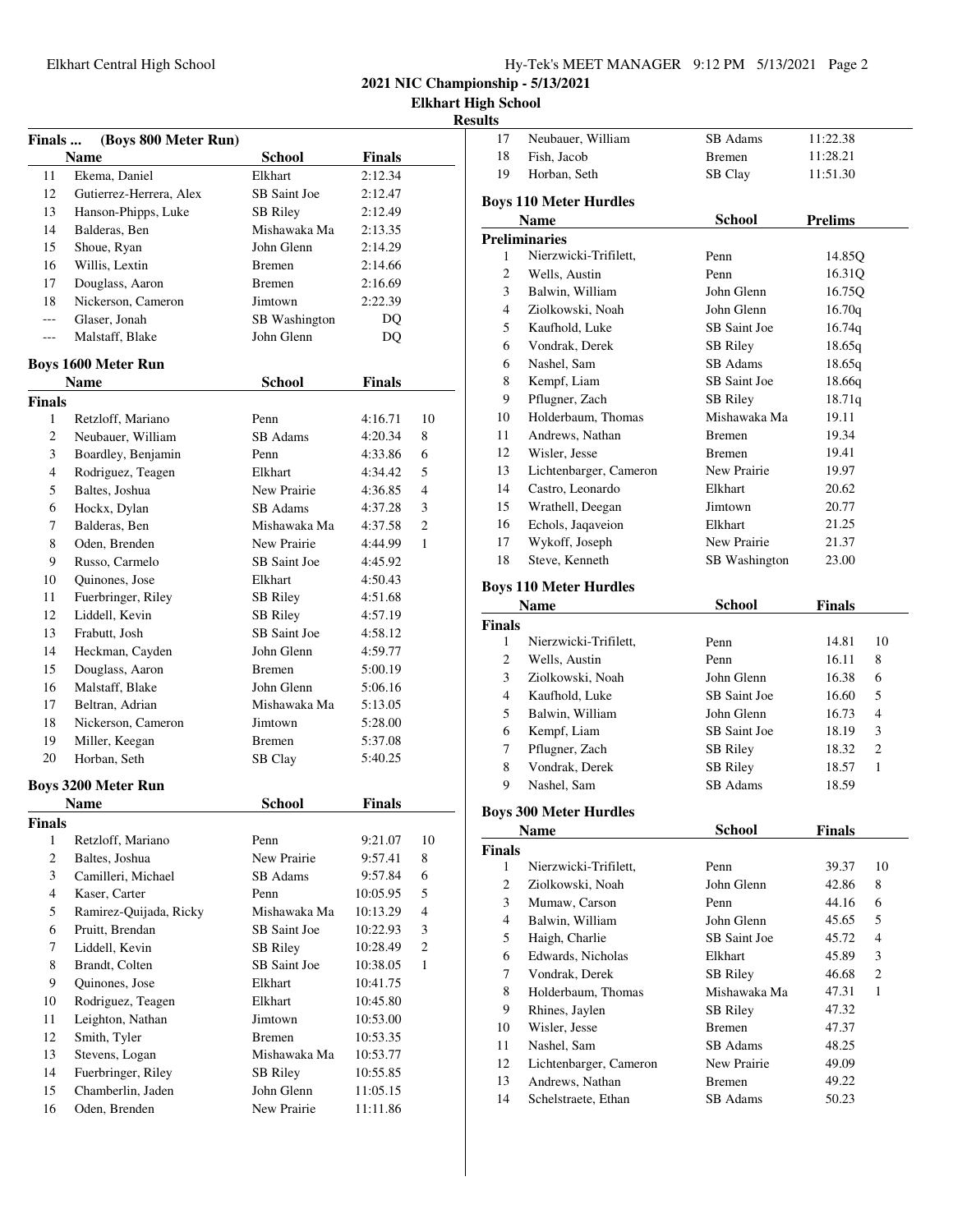| Hy-Tek's MEET MANAGER 9:12 PM 5/13/2021 Page 3 |  |  |  |
|------------------------------------------------|--|--|--|
|------------------------------------------------|--|--|--|

**Elkhart High School**

### **Results**

| Finals<br>(Boys 300 Meter Hurdles) |                                           |              |                        |               |    |
|------------------------------------|-------------------------------------------|--------------|------------------------|---------------|----|
|                                    | <b>Name</b>                               |              | <b>School</b>          | <b>Finals</b> |    |
| 15                                 | Wykoff, Joseph                            |              | New Prairie            | 52.57         |    |
| 16                                 | Wrathell, Deegan                          |              | Jimtown                | 52.94         |    |
| 17                                 | Steve, Kenneth                            |              | SB Washington          | 55.61         |    |
|                                    | Echols, Jagaveion                         |              | Elkhart                | DQ            |    |
| $---$                              | Gibson, Sean                              |              | SB Saint Joe           | DQ            |    |
|                                    |                                           |              |                        |               |    |
|                                    | <b>Boys 4x100 Meter Relay</b>             |              |                        |               |    |
|                                    | Team                                      | <b>Relay</b> |                        | <b>Finals</b> |    |
| Finals                             |                                           |              |                        |               |    |
| 1                                  | Elkhart                                   | A            |                        | 43.06         | 10 |
|                                    | 1) Sharp, Jaiven                          |              | 2) Woods, Derrick      |               |    |
|                                    | 3) Gates, Rodney                          |              | 4) Mason, Tyren        |               |    |
| 2                                  | Penn                                      | A            |                        | 44.18         | 8  |
|                                    | 1) Kaczynski, Christian                   |              | 2) Williams, Josiah    |               |    |
| 3                                  | 3) Hardrict, Alec<br>New Prairie          | A            | 4) Anderson, Camden    | 45.35         | 6  |
|                                    |                                           |              | 2) Siford, Robert      |               |    |
|                                    | 1) Ernsperger, Dean<br>3) Dobkins, Joseph |              | 4) Szalajko, Christian |               |    |
| 4                                  | South Bend Riley                          | A            |                        | 45.88         | 5  |
|                                    | 1) Ward, Xander                           |              | 2) Avila, Brycen       |               |    |
|                                    | 3) Taylor, Elijah                         |              | 4) Simpson, Antwann    |               |    |
| 5                                  | John Glenn                                | A            |                        | 46.12         | 4  |
|                                    | 1) Jolley, Dominick                       |              | 2) Schmalzied, Andrew  |               |    |
|                                    | 3) Perry, Jackson                         |              | 4) Larkin, Ty'Ronn     |               |    |
| 6                                  | <b>Bremen</b>                             | A            |                        | 46.74         | 3  |
|                                    | 1) Miller, Aaron                          |              | 2) Ginter, Brady       |               |    |
|                                    | 3) Marin-Diaz, Lennin                     |              | 4) Richardson, Brendon |               |    |
| 7                                  | South Bend Clay                           | A            |                        | 55.99         | 2  |
|                                    | 1) Schubbe, Korie                         |              | 2) Klaybor, Mattew     |               |    |
|                                    | 3) Rainey, Alijhia                        |              | 4) Annis, Jeremiah     |               |    |
| ---                                | SB Saint Joe                              | A            |                        | DQ            |    |
|                                    | 1) Luu, Erwin                             |              | 2) Imanene, Bill       |               |    |
|                                    | 3) Ortiz, Alex                            |              | 4) Anglin, Asante      |               |    |
|                                    | Mishawaka Marian                          | A            |                        | DQ            |    |
|                                    | 1) Taylor, Davion                         |              | 2) Longines, Manny     |               |    |
|                                    | 3) Bogunia, Maddix                        |              | 4) Holderbaum, Nathan  |               |    |
|                                    | <b>Boys 4x400 Meter Relay</b>             |              |                        |               |    |
|                                    | <b>Team</b>                               | <b>Relay</b> |                        | <b>Finals</b> |    |
| <b>Finals</b>                      |                                           |              |                        |               |    |
| 1                                  | Elkhart                                   | A            |                        | 3:37.09       | 10 |
|                                    | 1) Moran, Rodrigo                         |              | 2) Woods, Derrick      |               |    |
|                                    | 3) Gates, Rodney                          |              | 4) Bean, Naieem        |               |    |
| 2                                  | <b>B</b> remen                            | A            |                        | 3:38.22       | 8  |
|                                    | 1) Marin-Diaz, Lennin                     |              | 2) Ginter, Brady       |               |    |
|                                    | 3) Willis, Lextin                         |              | 4) Wagers, Noah        |               |    |
| 3                                  | South Bend Riley                          | A            |                        | 3:38.81       | 6  |
|                                    | 1) Witz, Ethan                            |              | 2) Nabieu, Robert      |               |    |
|                                    | 3) Ashley, Chris                          |              | 4) Agwick, Chan        |               |    |
| 4                                  | South Bend Adams                          | A            |                        | 3:43.66       | 5  |
|                                    | 1) Favorite, Will                         |              | 2) Agwick, Bol         |               |    |
|                                    | 3) Macharaschwili, Alexander              |              | 4) Nashel, Sam         |               |    |

| ulto          |                               |              |                            |                |
|---------------|-------------------------------|--------------|----------------------------|----------------|
| 5             | Penn                          | А            | 3:44.37                    | 4              |
|               | 1) Hamilton, Connor           |              | 2) Mumaw, Carson           |                |
|               | 3) Wells, Austin              |              | 4) Barker, Blake           |                |
| 6             | John Glenn                    | A            | 3:48.06                    | 3              |
|               | 1) Mason, Ross                |              | 2) Howe, Chase             |                |
|               | 3) Thomas, Samuel             |              | 4) Balwin, William         |                |
| 7             | Mishawaka Marian              | A            | 3:48.64                    | 2              |
|               | 1) Holderbaum, Nathan         |              | 2) Beltran, Adrian         |                |
|               | 3) Rice, Greg                 |              | 4) Potts, Mark             |                |
| 8             | New Prairie                   | A            | 3:49.57                    | 1              |
|               | 1) Dobkins, Joseph            |              | 2) Balmer, Tristan         |                |
|               | 3) Freeman, Nolan             |              | 4) Bacztub, Kaleb          |                |
|               | SB Saint Joe                  | A            | DQ                         |                |
|               | 1) Fuller, Liam               |              | 2) Njuguna, Nick           |                |
|               | 3) Gibson, Sean               |              | 4) Walsh, Declan           |                |
|               |                               |              |                            |                |
|               | <b>Boys 4x800 Meter Relay</b> |              |                            |                |
|               | Team                          | <b>Relay</b> | Finals                     |                |
| <b>Finals</b> |                               |              |                            |                |
| 1             | South Bend Adams              | A            | 8:21.46                    | 10             |
|               | 1) Macharaschwili, Alexander  |              | 2) Neubauer, William       |                |
|               | 3) Wilson, Grayson            |              | 4) Hockx, Dylan            |                |
| 2             | Elkhart                       | A            | 8:26.12                    | 8              |
|               | 1) Quinones, Jose             |              | 2) Rodriguez, Teagen       |                |
|               | 3) Stansbury, David           |              | 4) Ekema, Daniel           |                |
| 3             | Penn                          | A            | 8:28.44                    | 6              |
|               | 1) Jankowski, Seth            |              | 2) Kaser, Carter           |                |
|               | 3) Kaser, Hudson              |              | 4) Manis, Tristan          |                |
| 4             | <b>SB</b> Saint Joe           | A            | 8:30.76                    | 5              |
|               | 1) Russo, Carmelo             |              | 2) Gutierrez-Herrera, Alex |                |
|               | 3) Frabutt, Josh              |              | 4) Garcia, Alex            |                |
| 5             | South Bend Riley              | A            | 8:31.94                    | 4              |
|               | 1) Agwick, Chan               |              | 2) Liddell, Kevin          |                |
|               | 3) Ashley, Chris              |              | 4) Hanson-Phipps, Luke     |                |
| 6             | Mishawaka Marian              | A            | 8:38.65                    | 3              |
|               | 1) Balderas, Ben              |              | 2) Rice, Stephen           |                |
|               | 3) Walczak, Ben               |              | 4) Gillis, Reid            |                |
| 7             | New Prairie                   | A            | 8:39.33                    | $\overline{c}$ |
|               | 1) Balmer, Tristan            |              | 2) Cicero, Alexander       |                |
|               | 3) Oden, Brenden              |              | 4) Baltes, Joshua          |                |
| 8             | <b>Bremen</b>                 | A            | 9:07.34                    | 1              |
|               | 1) Willis, Lextin             |              | 2) Douglass, Aaron         |                |
|               | 3) Fish, Jacob                |              | 4) Smith, Tyler            |                |
|               | Roye High Iumn                |              |                            |                |

# **Boys High Jump Name School Finals**

|               | rvame                 | эспоог          | r inais     |                |
|---------------|-----------------------|-----------------|-------------|----------------|
| <b>Finals</b> |                       |                 |             |                |
|               | Nierzwicki-Trifilett, | Penn            | $6-02.00$   | 10             |
| 2             | Smith, Hunter         | New Prairie     | 6-01.00     | 8              |
| 3             | Barker, Blake         | Penn            | $6 - 00.00$ | 6              |
| 4             | Boyd, James           | <b>SB Riley</b> | 5-10.00     | 5              |
| 5.            | Daniels, Isaac        | Jimtown         | $J5-10.00$  | 4              |
| 6             | Hunt, Tommie          | SB Adams        | $J5-10.00$  | 3              |
| 7             | Edwards, Nicholas     | Elkhart         | $J5-10.00$  | $\overline{c}$ |
| 8             | Rhines, Jaylen        | <b>SB Riley</b> | 5-08.00     | 1              |
| 9             | Taylor, Davion        | Mishawaka Ma    | J5-08.00    |                |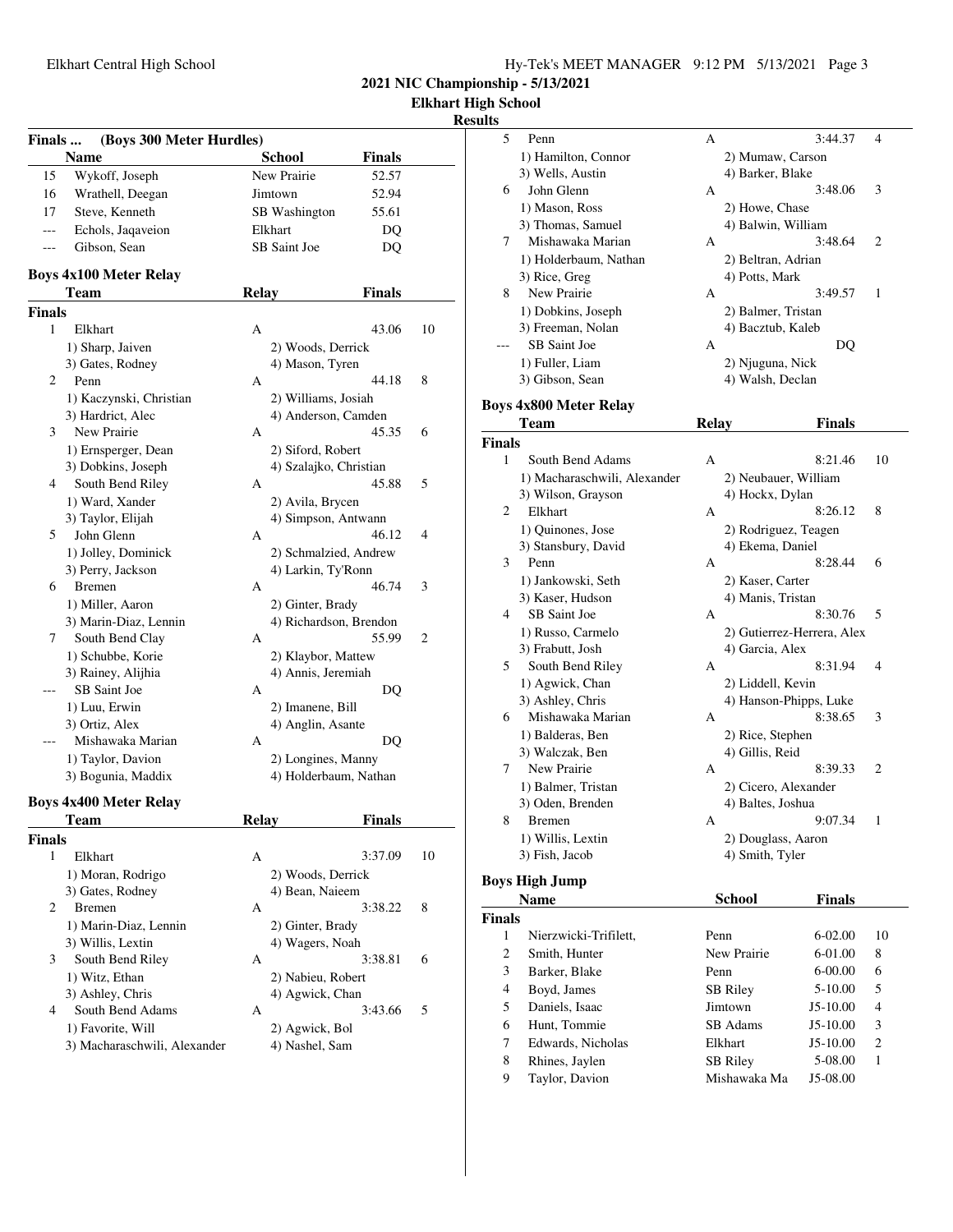| Hy-Tek's MEET MANAGER 9:12 PM 5/13/2021 Page 4 |  |  |  |
|------------------------------------------------|--|--|--|
|------------------------------------------------|--|--|--|

**Elkhart High School**

**Results**

| Finals | (Boys High Jump)       |                 |                |                |
|--------|------------------------|-----------------|----------------|----------------|
|        | Name                   | <b>School</b>   | <b>Finals</b>  |                |
| 10     | Reed, Johntu           | Jimtown         | 5-06.00        |                |
| 10     | Larkin, Ty'Ronn        | John Glenn      | 5-06.00        |                |
| 10     | O'Dell, Jake           | SB Saint Joe    | 5-06.00        |                |
| 10     | Piergalski, Roman      | New Prairie     | 5-06.00        |                |
| 10     | Hurt, Armon            | Elkhart         | 5-06.00        |                |
| 10     | Favorite, Will         | SB Adams        | 5-06.00        |                |
| ---    | Roe, Jaden             | SB Saint Joe    | <b>NH</b>      |                |
|        | <b>Boys Pole Vault</b> |                 |                |                |
|        | Name                   | <b>School</b>   | <b>Finals</b>  |                |
| Finals |                        |                 |                |                |
| 1      | Cousins, Kevin         | SB Saint Joe    | 13-03.00       | 10             |
| 2      | Rutten, Joseph         | Penn            | 12-06.00       | 8              |
| 3      | O'Laughlin, Daniel     | New Prairie     | 12-00.00       | 6              |
| 4      | Speicher, Gabriel      | Penn            | 11-06.00       | 5              |
| 5      | Gaff, Michael          | Elkhart         | 10-06.00       | 4              |
| 6      | Wisler, Jesse          | <b>Bremen</b>   | J10-06.00      | 3              |
| 7      | Knefely, Dylan         | Elkhart         | 10-00.00       | $\overline{c}$ |
| 8      | Derr, Eric             | SB Adams        | 9-06.00        | 1              |
| 9      | Hall, James            | New Prairie     | J9-06.00       |                |
|        | Farrell, Brady         | SB Saint Joe    | NH             |                |
|        | Wu, Brendan            | Jimtown         | NH             |                |
| ---    | Wrathell, Deegan       | Jimtown         | NH             |                |
| ---    | Andrews, Nathan        | <b>Bremen</b>   | NH             |                |
| ---    | Schelstraete, Ethan    | SB Adams        | NH             |                |
| ---    | Martinez, Luis         | <b>SB</b> Riley | NH             |                |
|        | <b>Boys Long Jump</b>  |                 |                |                |
|        | <b>Name</b>            | <b>School</b>   | <b>Prelims</b> |                |
|        | <b>Preliminaries</b>   |                 |                |                |
| 1      | Gibson, Sean           | SB Saint Joe    | $21-03.00q$    |                |
| 2      | Nabieu, Robert         | <b>SB</b> Riley | $20-11.00q$    |                |
| 3      | Johnson, Damon         | SB Washington   | $20-09.00q$    |                |
| 4      | Bogunia, Maddix        | Mishawaka Ma    | $19-11.00q$    |                |
| 5      | Daniels, Isaac         | Jimtown         | $19-10.50q$    |                |
| 6      | Sharp, Jaiven          | Elkhart         | $19-09.00q$    |                |
| 7      | Anglin, Asante         | SB Saint Joe    | $19-08.50q$    |                |
| 8      | Williams, Josiah       | Penn            | 19-06.00q      |                |
| 9      | Johnson, Jayson        | Mishawaka Ma    | 19-04.00q      |                |
| 10     | Leonard, Aalias        | Elkhart         | 19-01.00       |                |
| 11     | Jabian, Mark Tobit     | Penn            | 18-04.50       |                |
| 12     | Rainey, Alijhia        | SB Clay         | 18-02.00       |                |
| 12     | Ziolkowski, Noah       | John Glenn      | 18-02.00       |                |
| 14     | Reed, Johntu           | Jimtown         | 18-00.50       |                |
| 15     | Boyd, James            | <b>SB Riley</b> | 18-00.00       |                |
| 16     | Ernsperger, Dean       | New Prairie     | 17-05.00       |                |
| 17     | Perry, Jackson         | John Glenn      | 17-02.50       |                |
| 18     | Siford, Robert         | New Prairie     | 16-09.00       |                |
| 19     | Hunt, Tommie           | SB Adams        | 16-07.00       |                |
| 20     | Favorite, Will         | SB Adams        | 15-11.00       |                |
| 21     | Klaybor, Mattew        | SB Clay         | 9-01.00        |                |

|                | <b>Boys Long Jump</b> |                      |                |                |
|----------------|-----------------------|----------------------|----------------|----------------|
|                | Name                  | School               | Finals         |                |
| <b>Finals</b>  |                       |                      |                |                |
| 1              | Gibson, Sean          | SB Saint Joe         | 21-03.00       | 10             |
| 2              | Johnson, Damon        | SB Washington        | 21-02.00       | 8              |
| 3              | Nabieu, Robert        | <b>SB Riley</b>      | 20-11.00       | 6              |
| $\overline{4}$ | Bogunia, Maddix       | Mishawaka Ma         | 19-11.00       | 5              |
| 5              | Daniels, Isaac        | Jimtown              | 19-10.50       | 4              |
| 6              | Anglin, Asante        | SB Saint Joe         | 19-08.50       | 3              |
| 7              | Williams, Josiah      | Penn                 | 19-06.00       | $\overline{c}$ |
| 8              | Johnson, Jayson       | Mishawaka Ma         | 19-04.00       | $\mathbf{1}$   |
| 9              | Sharp, Jaiven         | Elkhart              | 18-11.50       |                |
|                | <b>Boys Shot Put</b>  |                      |                |                |
|                | <b>Name</b>           | School               | <b>Prelims</b> |                |
|                | <b>Preliminaries</b>  |                      |                |                |
| 1              | Holmes, Jaylen        | Elkhart              | 48-07.50g      |                |
| $\overline{c}$ | Walter, Trace         | Mishawaka Ma         | 47-09.00q      |                |
| 3              | Grashorn, Jason       | Penn                 | $46-06.00q$    |                |
| $\overline{4}$ | Williams, Ty'shaun    | Elkhart              | $43 - 10.00q$  |                |
| 5              | Turna, Vishavjeet     | Penn                 | $43-04.50q$    |                |
| 6              | Reisacher, Yvens      | Jimtown              | $42-07.00q$    |                |
| 7              | Annis, Jeremiah       | SB Clay              | $41 - 11.50q$  |                |
| 8              | Conery, Michael       | SB Saint Joe         | $41-04.50q$    |                |
| 9              | Smith. Hunter         | New Prairie          | $40-10.50q$    |                |
| 10             | Kaser, Zach           | Mishawaka Ma         | 40-10.00       |                |
| 11             | Brennan, Sam          | SB Saint Joe         | 40-02.50       |                |
| 12             | Holloman, Bryce       | Jimtown              | 39-11.50       |                |
| 13             | Cervera, Cesar        | <b>SB</b> Adams      | 38-10.00       |                |
| 14             | Wordleman, James      | <b>Bremen</b>        | 37-01.00       |                |
| 15             | Thornsberry, River    | SB Adams             | 36-11.00       |                |
| 16             | Hudson, Braydon       | <b>SB</b> Washington | 36-06.50       |                |
| 17             | Rhines, Jaylen        | <b>SB Riley</b>      | 34-11.00       |                |
| 18             | Solymosi, Daniel      | John Glenn           | 34-04.00       |                |
| 19             | Snyder, Andrew        | John Glenn           | 33-09.00       |                |
| 20             | Hobbs, Martial        | New Prairie          | 31-07.00       |                |
| 21             | Martinez, Jimmy       | <b>SB</b> Riley      | 29-11.00       |                |
| 22             | Newman, Caiden        | <b>Bremen</b>        | 26-06.50       |                |
| 23             | Glaser, Jonah         | SB Washington        | 25-07.00       |                |
|                | <b>Boys Shot Put</b>  |                      |                |                |
|                | <b>Name</b>           | School               | Finals         |                |
| <b>Finals</b>  |                       |                      |                |                |
|                | 1 Walter Trace        | Mishawaka Ma         | 54-01.50       | 10             |

| inals |                    |                |           |                |
|-------|--------------------|----------------|-----------|----------------|
| 1     | Walter, Trace      | Mishawaka Ma   | 54-01.50  | 10             |
| 2     | Holmes, Jaylen     | Elkhart        | 48-07.50  | 8              |
| 3     | Grashorn, Jason    | Penn           | 46-06.00  | 6              |
| 4     | Conery, Michael    | SB Saint Joe   | 43-10.00  | 5              |
| 5     | Williams, Ty'shaun | Elkhart        | J43-10.00 | 4              |
| 6     | Turna, Vishavjeet  | Penn           | 43-04.50  | 3              |
| 7     | Smith, Hunter      | New Prairie    | 42-11.00  | $\overline{c}$ |
| 8     | Reisacher, Yvens   | Jimtown        | 42-07.00  |                |
| 9     | Annis, Jeremiah    | <b>SB</b> Clay | 41-11.50  |                |
|       |                    |                |           |                |